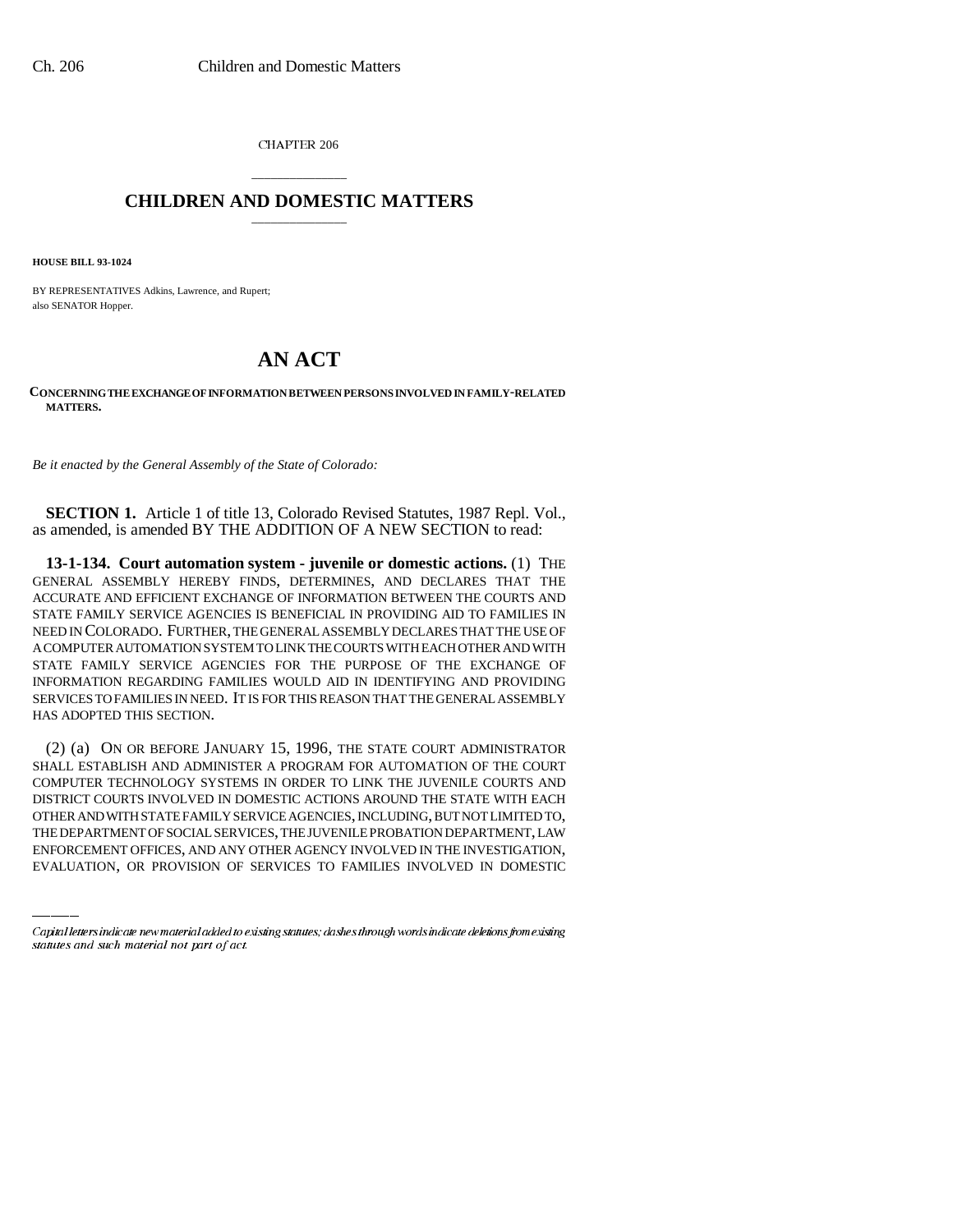ACTIONS PURSUANT TO TITLE 19, C.R.S., AND ARTICLES 4 AND 10 OF TITLE 14, C.R.S. SAID AUTOMATION SYSTEM SHALL PROVIDE THOSE PARTIES LINKED TO THE SYSTEM WITH AUTOMATIC ACCESS TO INFORMATION OBTAINED BY ANY ONE OF THE PARTIES IN REGARD TO A FAMILY OR FAMILY MEMBER INVOLVED IN SAID DOMESTIC ACTIONS; EXCEPT THAT SAID AUTOMATION SYSTEM SHALL NOT INCLUDE INFORMATION WHICH IS REQUIRED TO BE KEPT CONFIDENTIAL UNDER ANY STATE OR FEDERAL LAW.

(b) ON OR BEFORE JANUARY 1, 1994, THE COURT ADMINISTRATOR SHALL SUBMIT A REPORT TO THE JOINT BUDGET COMMITTEE OF THE GENERAL ASSEMBLY WHICH DESCRIBES THE PROGRAM AND SPECIFIES THE COSTS AND BENEFITS OF IMPLEMENTING AND ADMINISTERING THE PROGRAM. THIS REPORT SHALL INCLUDE THE COSTS AND FEASIBILITY OF ESTABLISHING AN AUTOMATION PROGRAM USING SELECTED JUDICIAL DISTRICTS AS THEY BECOME AUTOMATED. THE REPORT SHALL BE COMPLETED IN COORDINATION WITH THE DEPARTMENT OF SOCIAL SERVICES. THE JOINT BUDGET COMMITTEE SHALL REVIEW THE REPORT AND ON OR BEFORE FEBRUARY 15,1994, MAY EITHER APPROVE THE PROGRAM FOR IMPLEMENTATION OR REPORT TO THE MEMBERS OF THE GENERAL ASSEMBLY THAT THE COMMITTEE HAS DETERMINED THAT IT IS UNABLE TO APPROVE THE PROGRAM FOR IMPLEMENTATION AND THE REASONS FOR REACHING SUCH A DETERMINATION.

(3) THE PROVISIONS OF THIS SECTION SHALL NOT AFFECT THE CONFIDENTIALITY OF JUVENILE RECORDS.

**SECTION 2.** 19-1-119, Colorado Revised Statutes, 1986 Repl. Vol., as amended, is amended to read:

**19-1-119. Confidentiality of juvenile records - delinquency.** (1) (a) Except as provided in paragraph (b.5) of this subsection (1), court records in juvenile delinquency proceedings or proceedings concerning a juvenile charged with the violation of any municipal ordinance except a traffic ordinance shall be open to inspection to the following persons without court order:

- (I) The juvenile named in said record;
- (II) The juvenile's parent, guardian, or legal custodian;
- (III) Any attorney of record;
- (IV) The juvenile's guardian ad litem;
- (V) The juvenile probation department;
- (VI) Any agency to which legal custody of the juvenile has been transferred; or
- (VII) Any local law enforcement agency;

(VIII) A COURT WHICH HAS JURISDICTION OVER A JUVENILE OR DOMESTIC ACTION IN WHICH THE JUVENILE IS NAMED;

(IX) ANY ATTORNEY OF RECORD IN A JUVENILE OR DOMESTIC ACTION IN WHICH THE JUVENILE IS NAMED;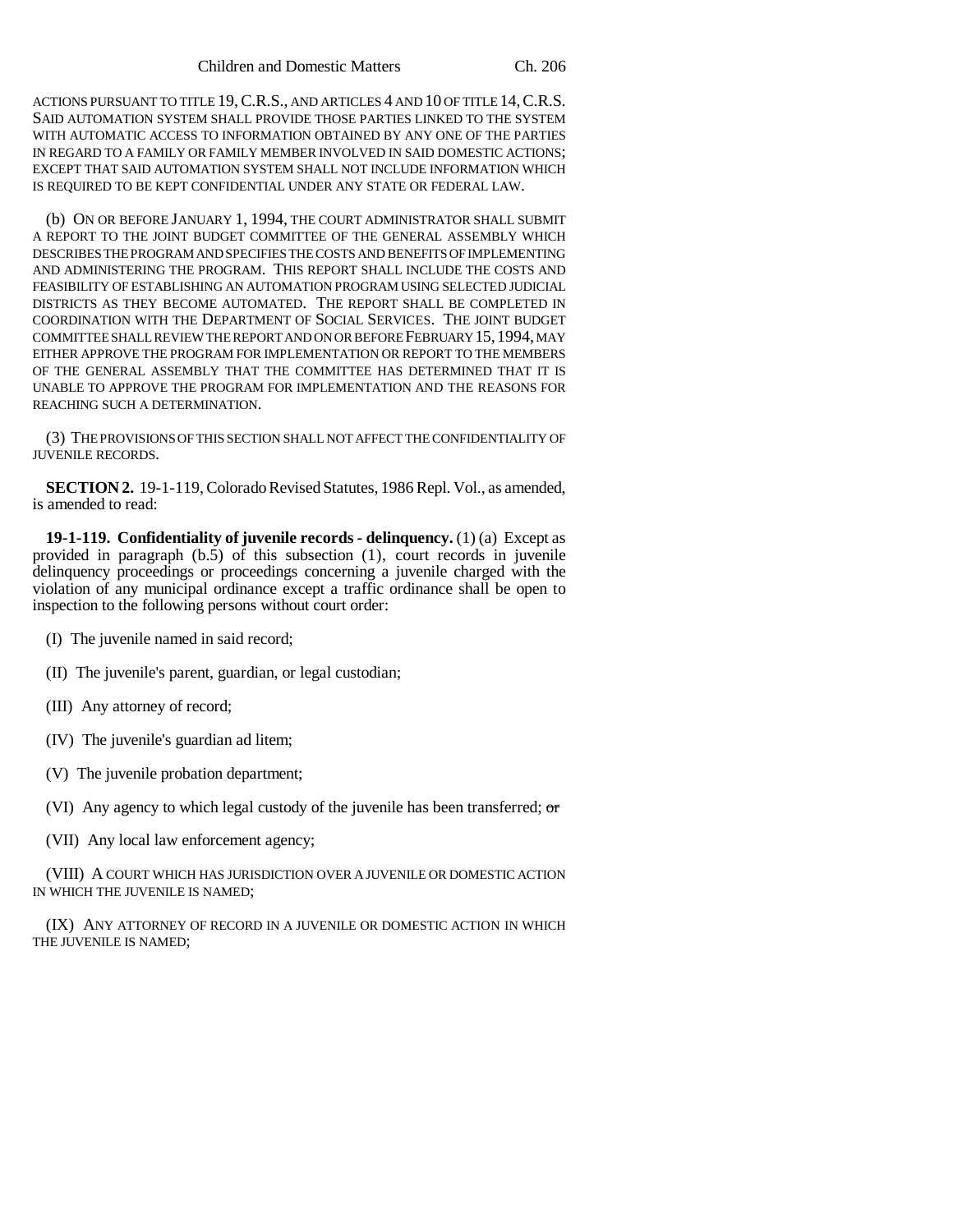## Ch. 206 Children and Domestic Matters

(X) THE STATE DEPARTMENT OF SOCIAL SERVICES;

(XI) ANY PERSON CONDUCTING A CUSTODY EVALUATION PURSUANT TO SECTION 14-10-127, C.R.S.; OR

(XII) ALL MEMBERS OF A CHILD PROTECTION TEAM.

(b) With consent of the court, records of court proceedings in delinquency cases may be inspected by any other person having a legitimate interest in the proceedings and by persons conducting pertinent research studies.

(b.5) Court records in juvenile delinquency proceedings concerning a juvenile who is adjudicated a juvenile delinquent for the commission of a delinquent act which would constitute a class 1, 2,  $\overline{3}$ , or 4 felony if such juvenile were an adult shall be open to the public. However, any psychological profile of any such juvenile, any intelligence test results for any such juvenile, or any information regarding whether such juvenile has been sexually abused shall not be open to the public unless released by an order of the court.

(c) A juvenile probation officer's records, whether or not part of the court file, shall not be open to inspection except as provided in subparagraphs (I) and  $(H)$  TO (IX) of this paragraph (c):

(I) To persons who have the consent of the court;

(II) To law enforcement officers, as defined in section 19-1-103 (17.5), the inspection shall be limited to the following information:

- (A) Basic identification information as defined in section 24-72-302 (2), C.R.S.;
- (B) Details of the offense and delinquent acts charged;
- (C) Restitution information;
- (D) Juvenile record;
- (E) Probation officer's assessment and recommendations;
- (F) Conviction or plea and plea agreement, if any;
- (G) Sentencing information; and

(H) Summary of behavior while the juvenile was in detention, if any.

(III) TO A COURT WHICH HAS JURISDICTION OVER A JUVENILE OR DOMESTIC ACTION IN WHICH THE JUVENILE IS NAMED;

(IV) TO ANY ATTORNEY OF RECORD IN A JUVENILE OR DOMESTIC ACTION IN WHICH THE JUVENILE IS NAMED;

(V) TO THE STATE DEPARTMENT OF SOCIAL SERVICES;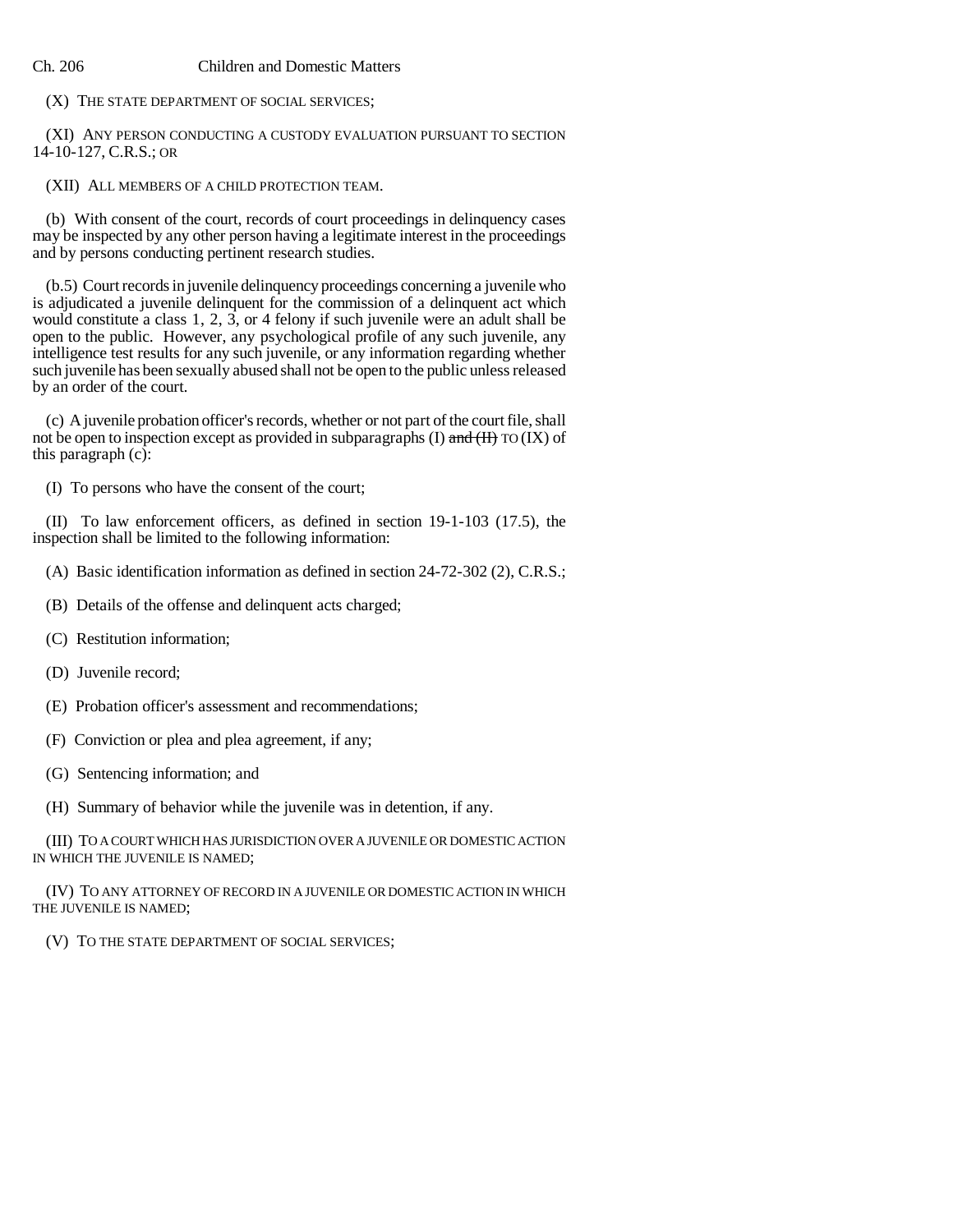(VI) TO ANY PERSON CONDUCTING A CUSTODY EVALUATION PURSUANT TO SECTION 14-10-127, C.R.S.;

(VII) TO ALL MEMBERS OF A CHILD PROTECTION TEAM;

(VIII) TO THE JUVENILE'S PARENT, GUARDIAN, OR LEGAL CUSTODIAN; OR

(IX) TO THE JUVENILE'S GUARDIAN AD LITEM.

(d) Any social and clinical studies, whether or not part of the court file, shall not be open to inspection except by consent of the court.

(2) (a) The records of law enforcement officers concerning juveniles, including identifying information, shall be identified as juvenile records and shall not be inspected by or disclosed to the public, except:

(I) To the juvenile and his parent, guardian, or legal custodian;

(II) To other law enforcement agencies who have a legitimate need for such information;

(III) To the victim in each case after authorization by the district attorney or prosecuting attorney;

(IV) When the juvenile has escaped from an institution to which he has been committed;

(V) When the court orders that the juvenile be tried as an adult criminal;

(VI) When there has been an adult criminal conviction and a presentence investigation has been ordered by the court; or

(VII) By order of the court;

(VIII) TO A COURT WHICH HAS JURISDICTION OVER A JUVENILE OR DOMESTIC ACTION IN WHICH THE JUVENILE IS NAMED;

(IX) TO ANY ATTORNEY OF RECORD IN A JUVENILE OR DOMESTIC ACTION IN WHICH THE JUVENILE IS NAMED;

(X) TO THE STATE DEPARTMENT OF SOCIAL SERVICES;

(XI) TO ANY PERSON CONDUCTING A CUSTODY EVALUATION PURSUANT TO SECTION 14-10-127, C.R.S.;

(XII) TO ALL MEMBERS OF A CHILD PROTECTION TEAM; OR

(XIII) TO THE JUVENILE'S GUARDIAN AD LITEM.

(b) The fingerprints, photograph, name, address, and other identifying information regarding a juvenile may be transmitted to the Colorado bureau of investigation to